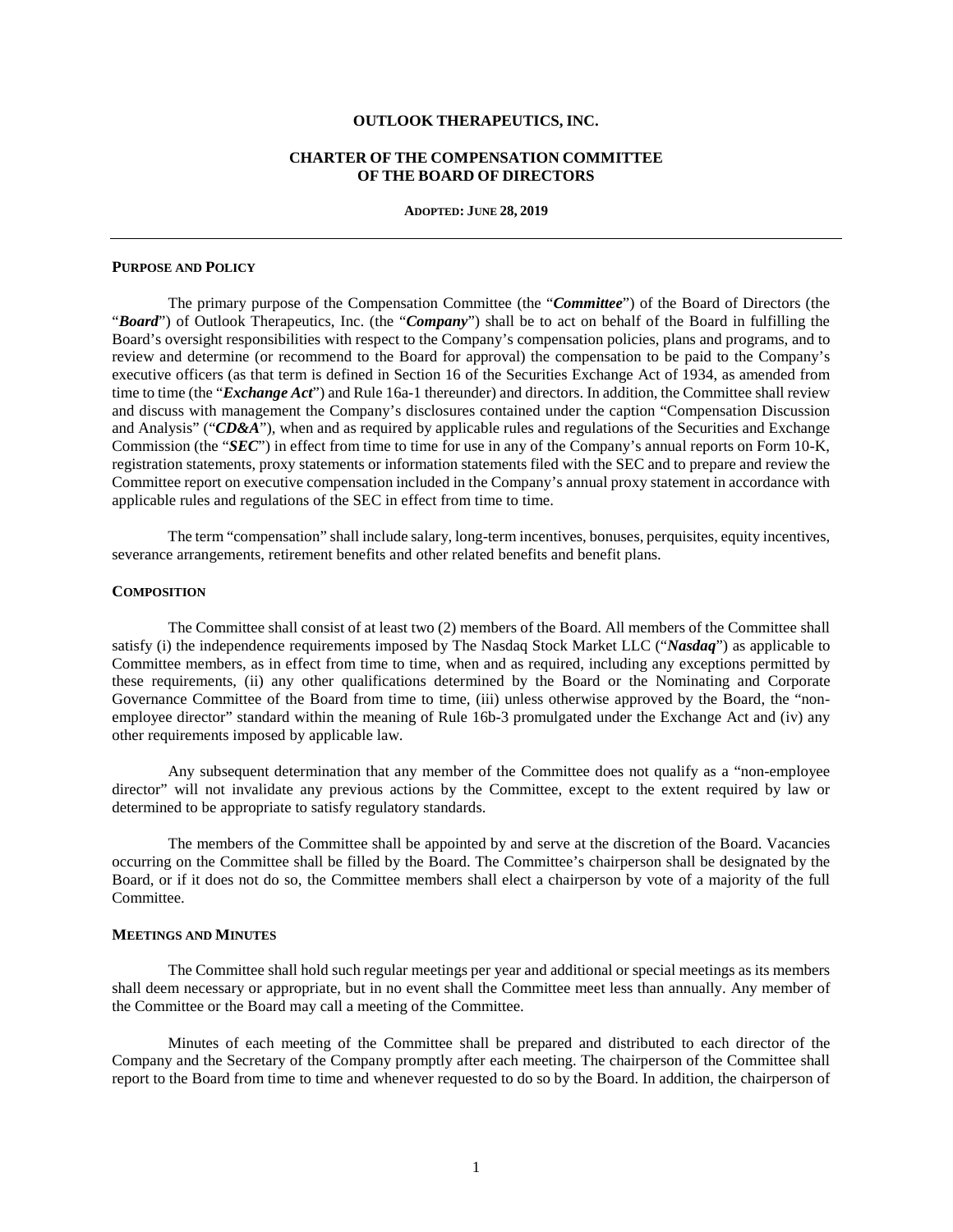the Committee or his or her delegate shall be available to answer any questions the other directors may have regarding the matters considered and actions taken by the Committee.

### **AUTHORITY**

The Committee shall have access to all books, records, facilities and personnel of the Company as deemed necessary or appropriate by any member of the Committee to discharge his or her responsibilities hereunder, including human resources personnel preparing the CD&A for inclusion in the Company's filings with the SEC when and as required.

The Committee shall have the authority to obtain, at the expense of the Company, advice and assistance from internal or external legal, accounting or other advisors and consultants. In addition, the Committee shall have sole authority to (i) determine appropriate compensation for any such advisor retained by the Committee, which reasonable compensation shall be funded by the Company and (ii) retain and terminate any compensation consultant to assist the Committee in the evaluation of director, chief executive officer, executive officer or senior executive compensation, including sole authority to approve such consultant's reasonable fees and other retention terms, all at the Company's expense. The Committee shall also have authority to pay, at the expense of the Company, ordinary administrative expenses (including expenditures for external resources) that the Committee deems necessary or appropriate in carrying out its duties. Except as limited by applicable law, rules and regulations, the Committee shall have authority to require that any of the Company's personnel, counsel, accountants or investment bankers, or any other consultant or advisor to the Company, attend any meeting of the Committee or meet with any member of the Committee or any of its special, outside legal, accounting or other, advisors or consultants.

The Committee may form and delegate authority to subcommittees as appropriate, including, but not limited to, a subcommittee composed of one or more members of the Board or officers of the Company to grant stock awards under the Company's equity incentive plans to persons who are not then subject to Section 16 of the Exchange Act. Without limiting the generality of the foregoing, the Committee may form and delegate authority to a committee composed solely of employees of the Company to serve as an administrative and/or investment committee, with fiduciary responsibilities under the Employee Retirement Income Security Act of 1974 ("*ERISA*"), with respect to one or more Company plans that are subject to ERISA. Delegation by the Committee to any subcommittee shall not limit or restrict the Committee on any matter so delegated, and, unless the Committee alters or terminates such delegation, any action by the Committee on any matter so delegated shall not limit or restrict future action by such subcommittee on such matters. The operation of the Committee shall be subject to the Bylaws of the Company as in effect from time to time and Section 141 of the Delaware General Corporation Law.

The approval of this Compensation Committee Charter by the Board shall be construed as a delegation of authority to the Committee with respect to the responsibilities set forth herein.

# **RESPONSIBILITIES**

To implement the Committee's purpose, the Committee shall have the following responsibilities. The Committee may supplement and, except as otherwise required by applicable law or the requirements of Nasdaq, deviate from these activities as appropriate under the circumstances:

**1.** *Overall Compensation Strategy.* The Committee shall review, modify (as needed) and approve (or, if it deems appropriate, review and make recommendations to the full Board) the overall compensation strategy and policies for the Company, including:

- reviewing and approving corporate performance goals and objectives relevant to the compensation of the Company's executive officers and other senior management, as appropriate, which powers shall include the power to exercise discretion to adjust compensation based on such goals and objectives;
- evaluating and approving, or recommending to the Board for approval, the Company's performance against corporate goals and objectives;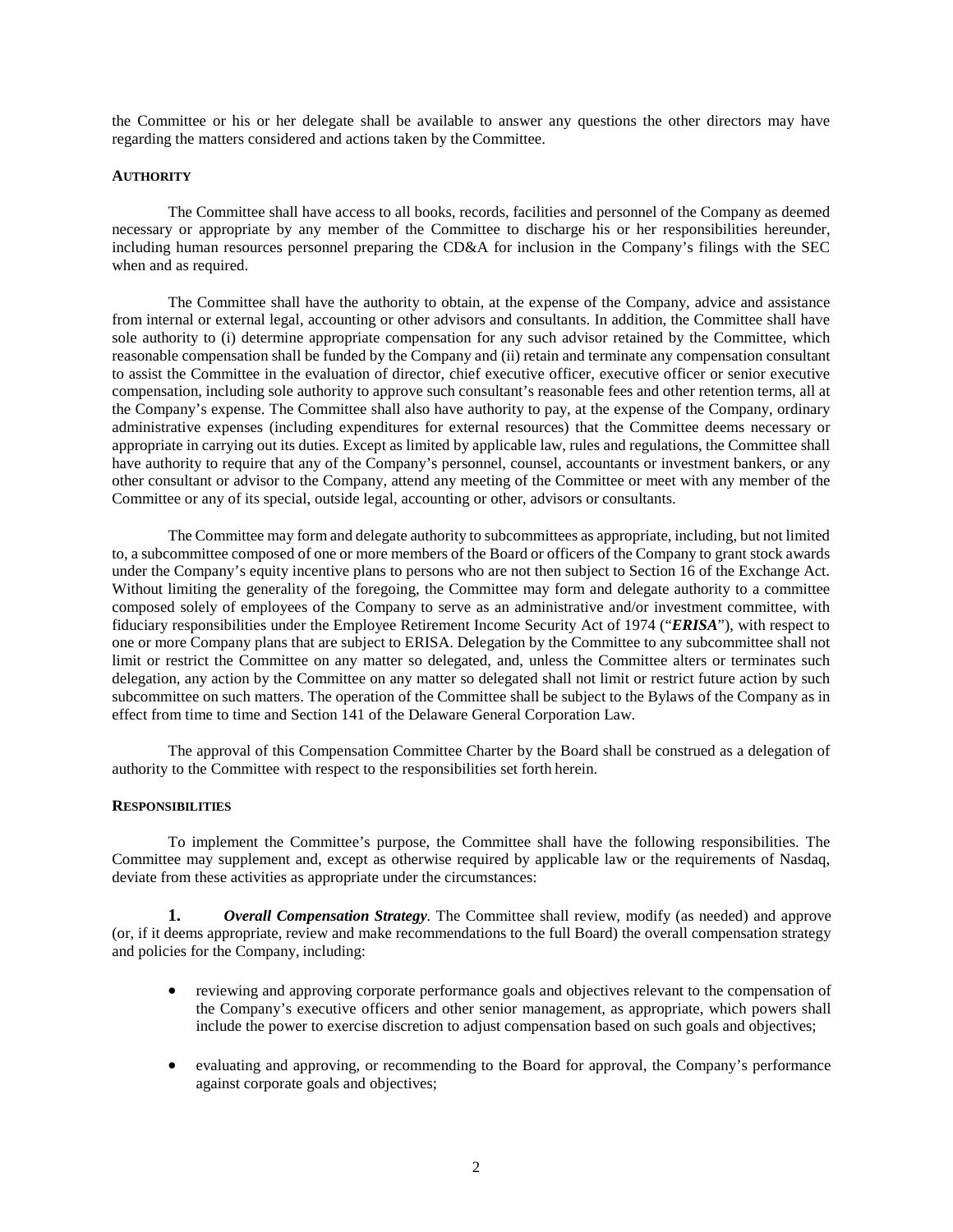- evaluating and approving the compensation plans and programs advisable for the Company, as well as evaluating and approving the modification or termination of existing plans and programs;
- establishing policies with respect to equity compensation arrangements with the objective of appropriately balancing the perceived value of equity compensation and the dilutive and other costs of that compensation to the Company;
- reviewing compensation practices and trends to assess the adequacy and competitiveness of the Company's executive compensation programs among comparable companies in the Company's industry; however, the Committee shall exercise independent judgment in determining the appropriate levels and types of compensation to be paid;
- reviewing and approving the terms of any employment agreements, severance arrangements, changeof-control protections and any other compensatory arrangements (including, without limitation, perquisites and any other form of compensation) for the Company's executive officers and, as appropriate, other senior management;
- reviewing and approving any compensation arrangement for any executive officer involving any subsidiary, special purpose or similar entity, taking into account the potential for conflicts of interest in such arrangements and whether the arrangement has the potential to benefit the Company;
- monitoring the Company's compliance with the requirements of the Sarbanes Oxley Act of 2002 relating to loans to officers and directors and with all other applicable laws affecting employee compensation and benefits;
- reviewing the Company's practices and policies of employee compensation as they relate to risk management and risk-taking incentives, to determine whether such compensation policies and practices are reasonably likely to have a material adverse effect on the Company; and
- reviewing and considering the results of any advisory vote on executive compensation, if required by Section 14A of the Exchange Act and the rules and regulations promulgated thereunder; and
- evaluating the efficacy of the Company's compensation policy and strategy in achieving expected benefits to the Company and otherwise furthering the Committee's policies.

**2.** *Compensation of Chief Executive Officer.* The Committee shall review and approve, or recommend to the Board for approval, the compensation and other terms of employment of the Company's Chief Executive Officer and shall evaluate the Chief Executive Officer's performance in light of relevant corporate performance goals and objectives, taking into account, among other things, the policies of the Committee and the Chief Executive Officer's performance in:

- fostering a corporate culture that promotes the highest level of integrity and the highest ethical standards;
- developing and executing the Company's long-term strategic plan and conducting the business of the Company in a manner appropriate to enhance long-term stockholder value;
- achieving the Chief Executive Officer's individual performance goals and objectives; and
- the achievement of any other corporate performance goals and objectives deemed relevant to the Chief Executive Officer as established by the Committee.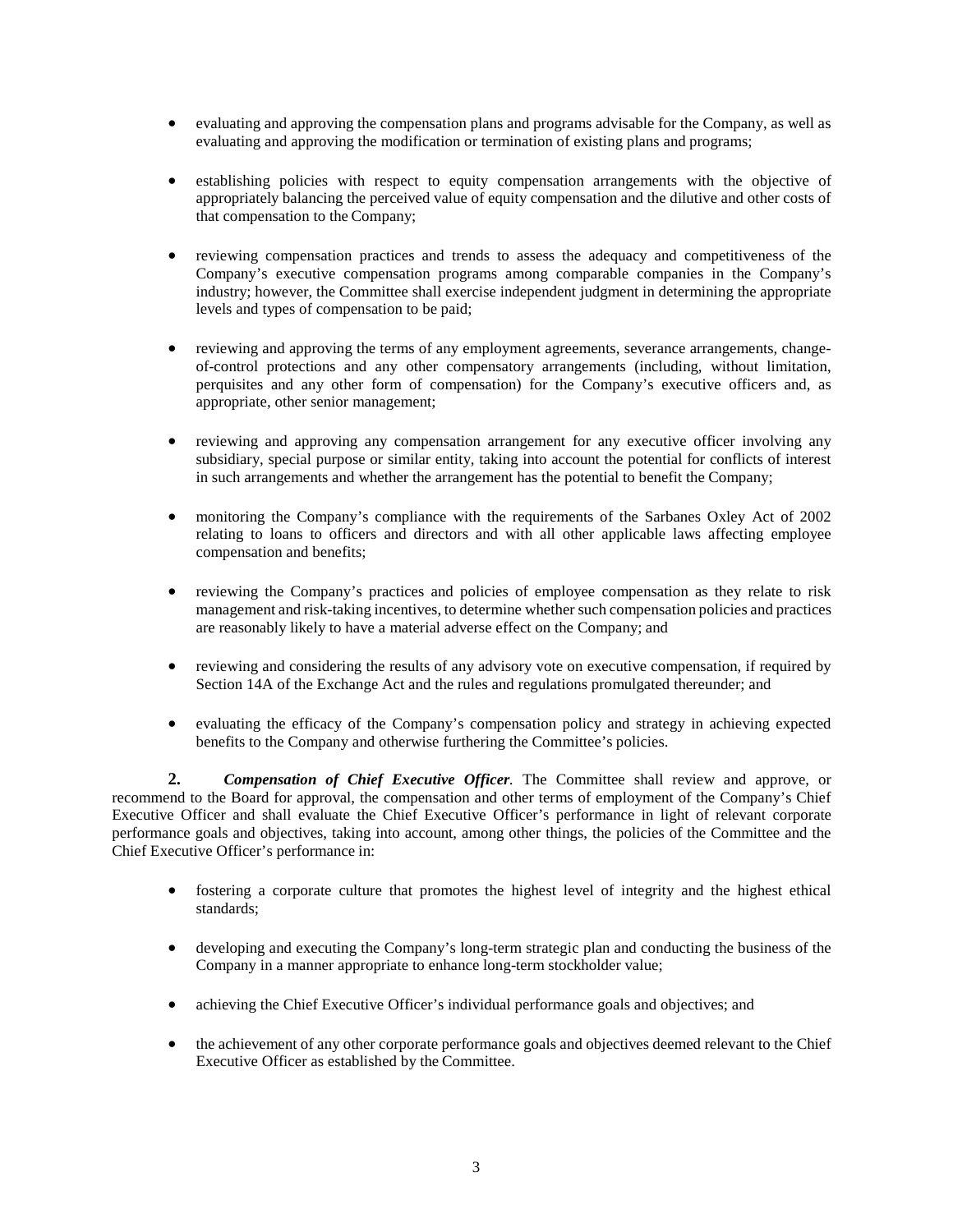In determining the long-term incentive component of the Chief Executive Officer's compensation, the Committee should seek to achieve an appropriate level of risk and reward, taking into consideration the Company's performance and relative stockholder return, the potential benefits and costs to the Company of the award, and such other criteria as the Committee deems advisable. The Chief Executive Officer may not be present during the voting or deliberations regarding his or her compensation.

**3.** *Compensation of Other Executive Officers and Senior Management.* The Committee shall review and approve, or recommend to the Board for approval, the individual and corporate performance goals and objectives of the Company's other executive officers (as that term is defined in Section 16 of the Exchange Act and Rule 16a-1 thereunder) and other senior management, as appropriate, that are periodically established. The Committee shall determine and approve all elements of the compensation and other terms of employment of these executive officers and other senior management, as appropriate, taking into consideration the person's success in achieving his or her individual performance goals and objectives and the corporate performance goals and objectives deemed relevant to the person as established by the Committee.

**4.** *Compensation of Directors.* The Committee shall review and recommend to the Board the type and amount of compensation to be paid or awarded to non-employee Board members, including any consulting, retainer, Board meeting, committee and committee chair fees and stock option grants or awards. The Committee may invite the Company's Chief Executive Officer to be present during these deliberations.

**5.** *Selection of Compensation Consultants, Independent Legal Counsel and Other Advisors*. The Committee shall have direct responsibility for the appointment, compensation and oversight of the work of compensation consultants, independent legal counsel or any other advisors engaged for the purpose of advising the Committee. Such compensation consultants, independent legal counsel or other advisors and consultants shall report directly, and be accountable, to the Committee. The Committee shall have sole authority to approve the reasonable fees and the other terms and conditions of such engagement, including authority to terminate the engagement. The Company must provide for appropriate funding, as determined by the Committee, for the payment of reasonable compensation to any such compensation consultant or advisor retained by the Committee. The Committee may select compensation consultants, independent legal counsel and other advisors to the Committee only after assessing the independence of such person in accordance with the requirements of Nasdaq. Nothing in this provision requires the Committee to implement or act consistently with the advice or recommendations of any compensation consultant, independent legal counsel or any other advisor and the Committee shall, in any case, exercise its own judgment in fulfillment of its duties.

**6.** *Administration of Benefit Plans.* The Committee shall have full power and authority to adopt, amend and terminate (or, if it deems appropriate, recommend to the Board for adoption, amendment or termination) the Company's stock option plans, stock appreciation rights plans, pension and profit sharing plans, incentive plans, stock bonus plans, stock purchase plans, bonus plans, deferred compensation plans and sub-plans thereof and similar programs. The Committee shall have full power and authority to administer these plans, establish guidelines, interpret plan documents, select participants, approve grants and awards, approve modifications to awards, and exercise such other power and authority as may be permitted or required under such plans. Notwithstanding the foregoing, the Board shall retain the right to act on all such matters without limiting the Committee's authority, subject to compliance with applicable laws and regulations.

**7.** *Compensation Discussion and Analysis*. When and as required by applicable rules and regulations of the SEC in effect from time to time, the Committee shall review and discuss with management the Company's disclosures contained under the caption "Compensation Discussion and Analysis" for use in any of the Company's annual reports on Form 10-K, registration statements, proxy statements or information statements and make recommendations to the Board that the CD&A be approved for inclusion in the Company's annual reports on Form 10-K, registration statements, proxy statements or information statements.

**8.** *Conflict of Interest Disclosure*. The Committee shall review and discuss with management any conflicts of interest raised by the work of a compensation consultant or advisor retained by the Committee or management and how such conflict is being addressed, and prepare any necessary disclosure in the Company's annual proxy statement in accordance with applicable SEC rules and regulations.